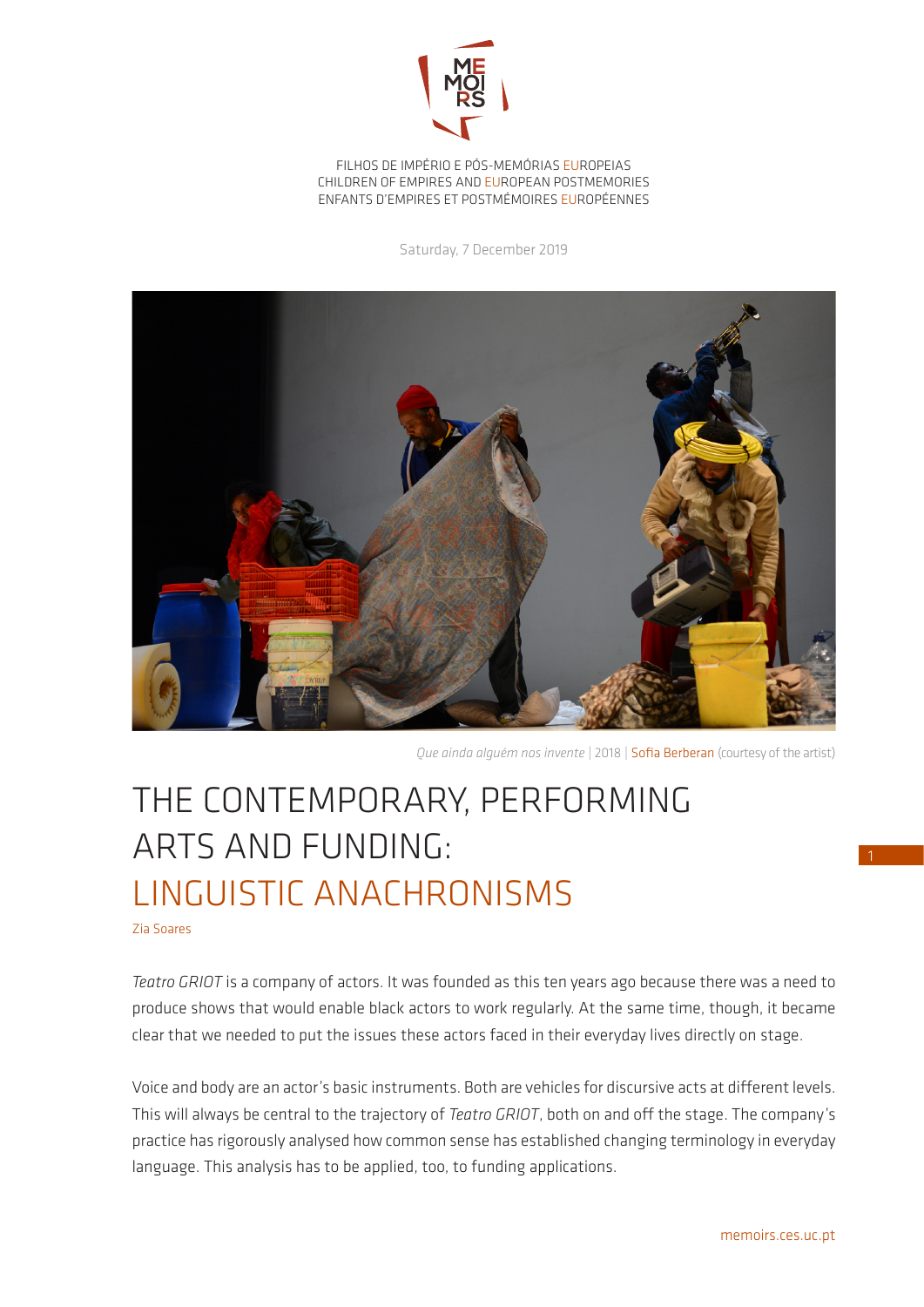

Epistemologically driven decolonization of the arts is important for a company like *Teatro Griot*. It is also important – even essential – for the dismantling of structures of power and obsolete worldviews. It can foster heterogeneous projects for heterogeneous publics coexisting in a single territory, in the context of the transformations of contemporary society.

If we are to talk about decolonizing the arts, we have to also reconsider how applications for funding are evaluated. Funding inevitably sets parameters for artistic structures. Models of evaluation reflect perspectives and languages that are anachronistic in the contexts of contemporary societies. It's impossible to decolonize the arts without decolonizing funding processes.

Across its 10 years, the company has received support from the Calouste Gulbenkian Foundation, the Director General for the Arts (DGArtes) - a central Portuguese arts funding body which has made various specific grants as well as a sustained two-year funding package – and from the European Union through the Creative Europe project, having travelled around Europe and Africa. In 10 years of sustained activity, *Teatro GRIOT* has developed a programmed organised around biennial themes. Both on and off the stage this has led to experimenting with the relations between the performing arts and the postcolonial world, between body and identity, and around the tension between body and territory. The remit of the questioning is broad, and continually open to new approaches which find expression and reflection in artistic practices and the public world.

*Teatro GRIOT* was not supported by DGArtes for the two years 2020-21. In spite of everything that is said about funding, it is enormously subjective. This is perhaps too often used as an argument, but subjectivity is compounded by the distance between those who evaluate and artistic practice. The structures that handle funding competitions must inevitably be rethought. However, what seems essential to us, because it goes beyond the application itself which we put forward, was the way in which the application was understood.

The jury said: "The fact that the *GRIOT* Cultural Association organizes their productions in principally non-urban places and beyond the stand-out venues in major cities is highlighted in this application. This aspect is important for understanding the project as a whole". The *GRIOT* Cultural Association has in fact promoted, across the two years of 2020-21, as one of the central orientating features of the programme, the development of artistic and cultural activities in peripheral areas beyond the normal hegemonic circuits. This is a strategic articulation. Though the development of activities in peripheral locations is essential as a contribution to the expression of diversity of perspectives, projects and